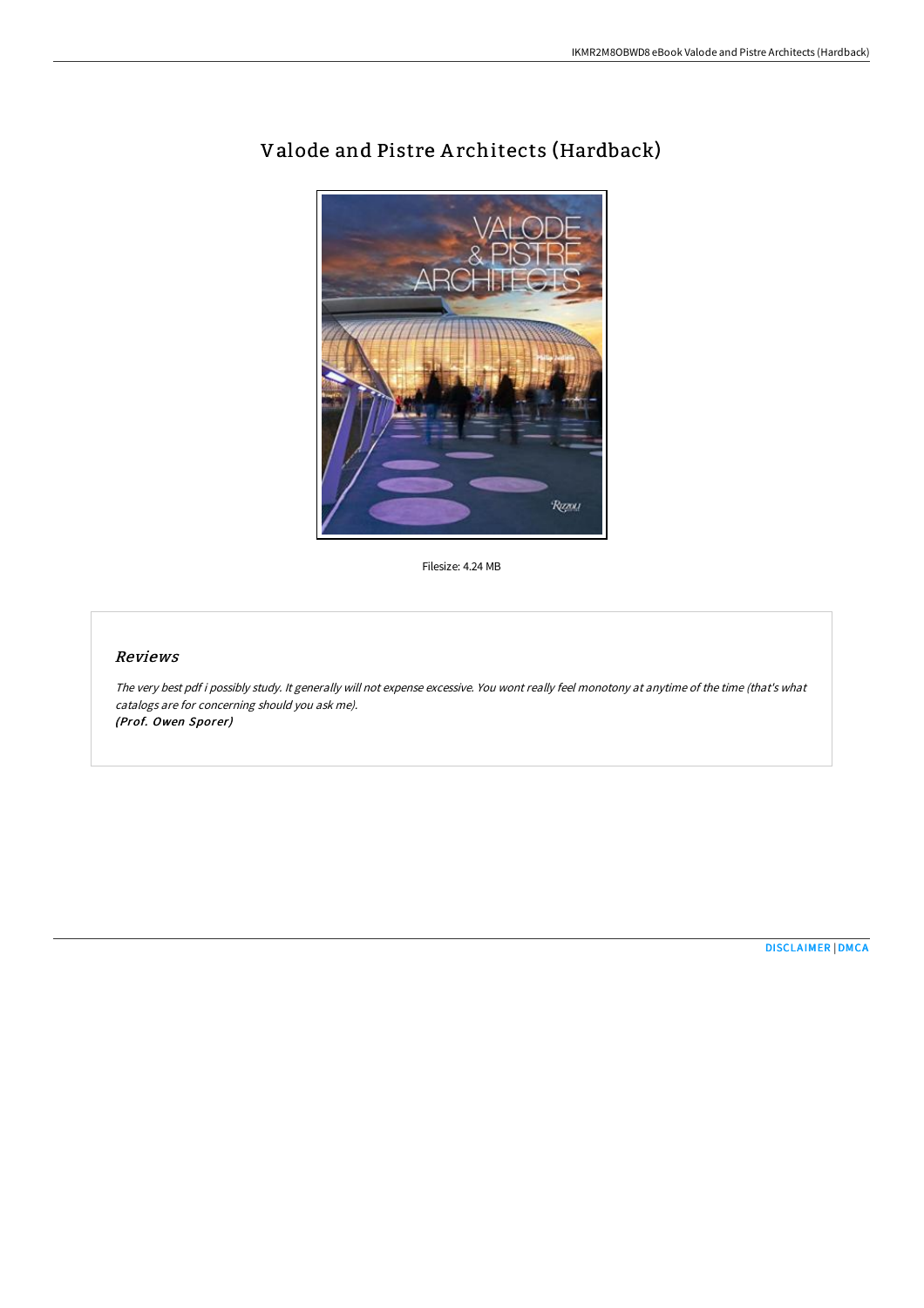## VALODE AND PISTRE ARCHITECTS (HARDBACK)



Rizzoli International Publications, United States, 2017. Hardback. Condition: New. Language: English . Brand New Book. This monograph details thirty-four major architectural works from Valode and Pistre, including commercial, retail, industrial, and cultural projects. Founded in 1980 by its current directors Denis Valode and Jean Pistre, Valode and Pistre Architects is a highly sought-after architecture and design firm based in Paris. Their predominantly large-scale projects are distinguished by their high degree of diversity from the Contemporary Art Museum of Bordeaux to the L Oreal factory and more recently the T1 Tower La Defense in Paris. Their innovative designs for the Beaugrenelle Center on the Front of the Seine won the Global Award for Excellence in 2015 for its approach to urban development. The book features works such as the Renault Technocentre near Paris, Las Mercedes business park in Madrid, and a group of hotel towers in Beijing. The book also looks at future projects that were recently awarded to Valode and Pistre a new Shenzhen Convention and Exhibition Center and three stations of the Grand Paris Express transit line.

D Read Valode and Pistre Ar chitects [\(Hardback\)](http://www.bookdirs.com/valode-and-pistre-architects-hardback.html) Online Download PDF Valode and Pistre Ar chitects [\(Hardback\)](http://www.bookdirs.com/valode-and-pistre-architects-hardback.html)